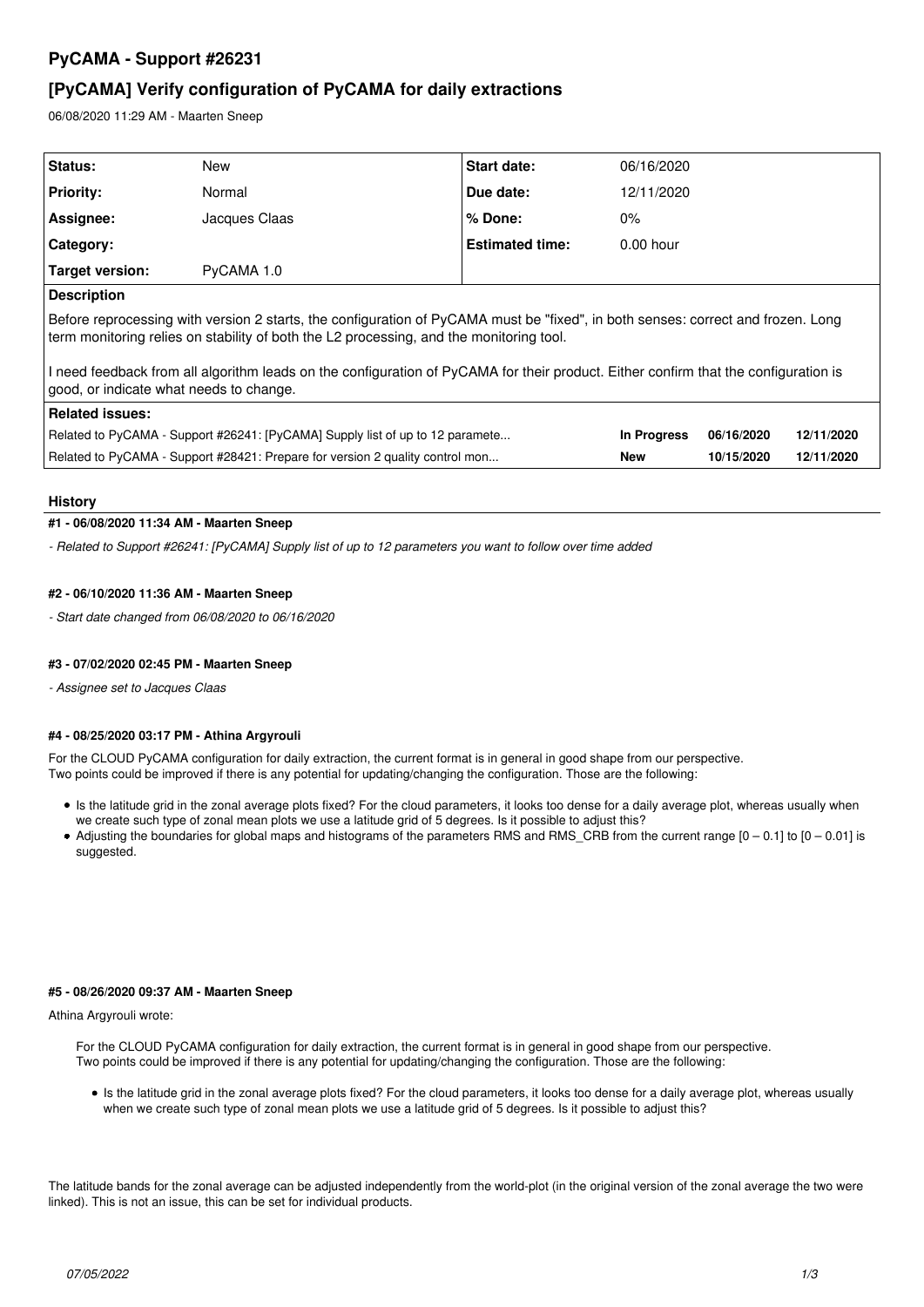Adjusting the boundaries for global maps and histograms of the parameters RMS and RMS\_CRB from the current range [0 – 0.1] to [0 – 0.01] is suggested.

Will do.

# **#6 - 08/26/2020 01:28 PM - Athina Argyrouli**

#### Thank you Maarten!

Since the latitude bands for the zonal average plots could be adjusted independently, could you please select a grid with a resolution of 5 degrees? At the moment, it seems much finer and the zonal plots have noisy spikes.

#### **#7 - 08/26/2020 01:41 PM - Maarten Sneep**

Athina Argyrouli wrote:

Thank you Maarten!

Since the latitude bands for the zonal average plots could be adjusted independently, could you please select a grid with a resolution of 5 degrees? At the moment, it seems much finer and the zonal plots have noisy spikes.

Yes. This will be part of the next (post-DDS2B) delivery.

# **#8 - 10/15/2020 10:10 AM - Maarten Sneep**

*- Related to Support #28421: Prepare for version 2 quality control monitoring. added*

#### **#9 - 10/15/2020 10:29 AM - Maarten Sneep**

*- Due date changed from 09/04/2020 to 12/11/2020*

#### **#10 - 11/11/2020 02:45 PM - Klaus-Peter Heue**

For the ozone daily reports, a few plotting details might be updated. For NRTI "Figure3: Fraction of pixels with specific warnings and errors during processing" is not readable, I suggest dividing it into two plots and and skip the lines between the markers. NRTI Figure 10&35 "DOAS fit wavelength shift" change the scales to "-0.02 to 0.02" figure 11&36 "DOAS fit wavelength squeeze" change scales to "-0.003 to 0.003" NRTI please include "INPUT\_DATA/surface\_albedo"

OFFL please include "DETAILED\_RESULTS/effective\_albedo" in the plots

#### **#11 - 11/11/2020 03:20 PM - isabelle de smedt**